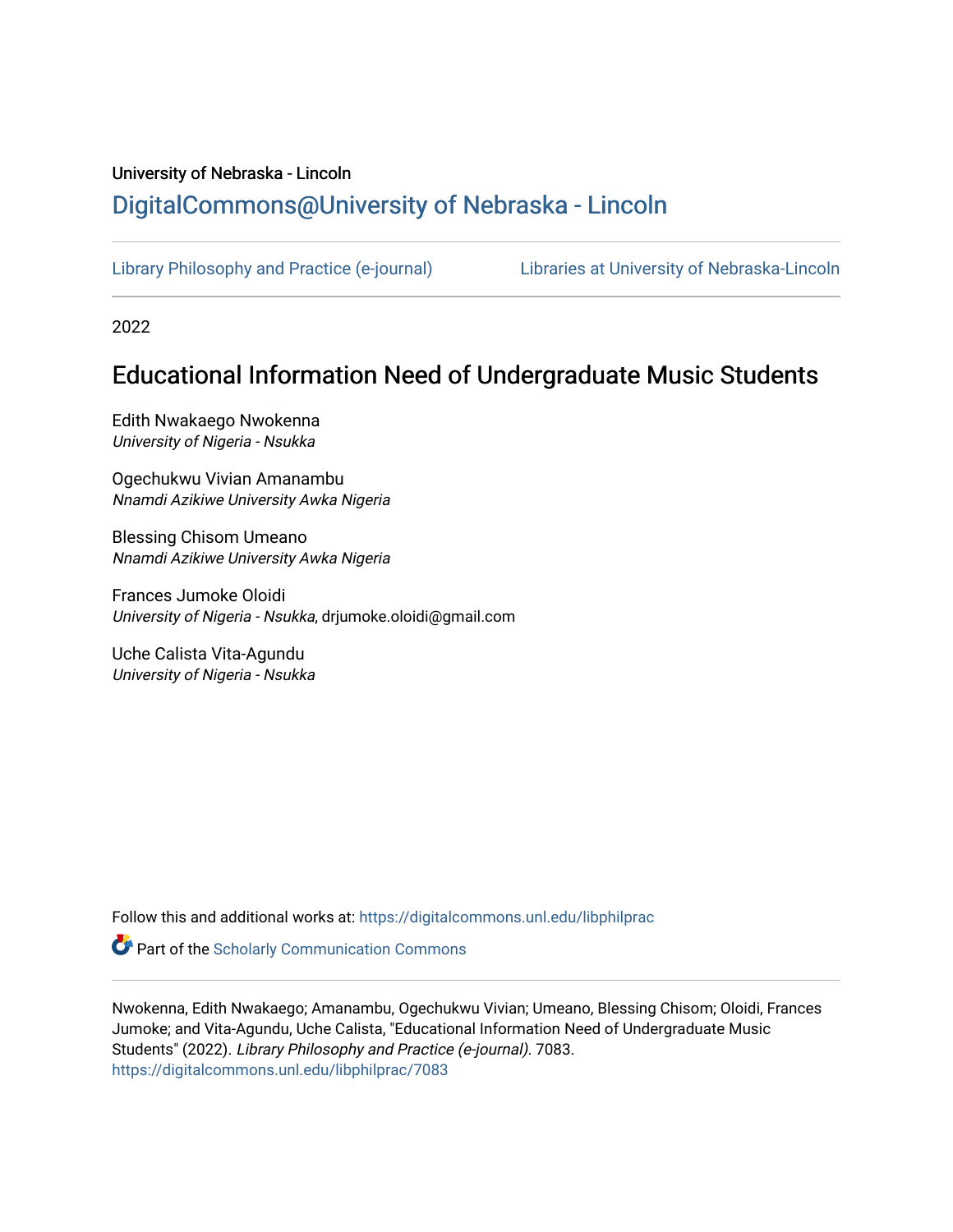#### **Educational Information Need of Undergraduate Music Students**

**Edith Nwakaego Nwokenna1\*, Ogechukwu Vivian Amanambu<sup>2</sup> , Blessing Chisom** 

**Umeano<sup>2</sup> , Frances Jumoke Oloidi<sup>3</sup> , Uche Calista Vita-Agundu<sup>4</sup>**

**1\*Department of Arts Education, University of Nigeria, Nsukka**

**<sup>2</sup>Nnamdi Azikiwe University Awka Nigeria**

**<sup>3</sup>Department of History and International Studies, University of Nigeria, Nsukka**

**<sup>4</sup>Department of Educational Foundations, University of Nigeria, Nsukka**

**Corresponding author:** Uche Calista Vita-Agundu, Department of Educational Foundations,

University of Nigeria, Nsukka (simpleuc90@gmail.com)

## **Abstract**

Information is an important tool for realizing any objective or goal set by individuals, so it remains a vital force for any individual or organization. A set of information required by an information user to make the right decisions when confronted with an issue at any given time is referred to as information need. Undergraduate students' information need ought to be identified so that libraries and information providers can redirect and improve their services to meet their information need. The purpose of this paper is to look into the educational information needs of undergraduate music students at public universities in southern Nigeria. For this study, a descriptive survey design was used, with a researcher-developed questionnaire distributed to 250 undergraduate music students. Results show that there was no statistically significant mean difference in the educational information need of male and female undergraduate music students at the universities studied. Additionally, this study revealed a non-statistically significant difference in the educational information need of undergraduate music students in first-two years and final years of study. The findings of this study indicate that information on all courses taught in the department and musical instruments mastery were the most frequently requested by undergraduate music students, at 98.8 percent and 80 percent respectively. These findings will be useful to librarians in identifying the educational information required by undergraduate music students and improving information sources to meet these students' educational information need.

**Keywords:** educational information, educational information need, information sources, undergraduate music students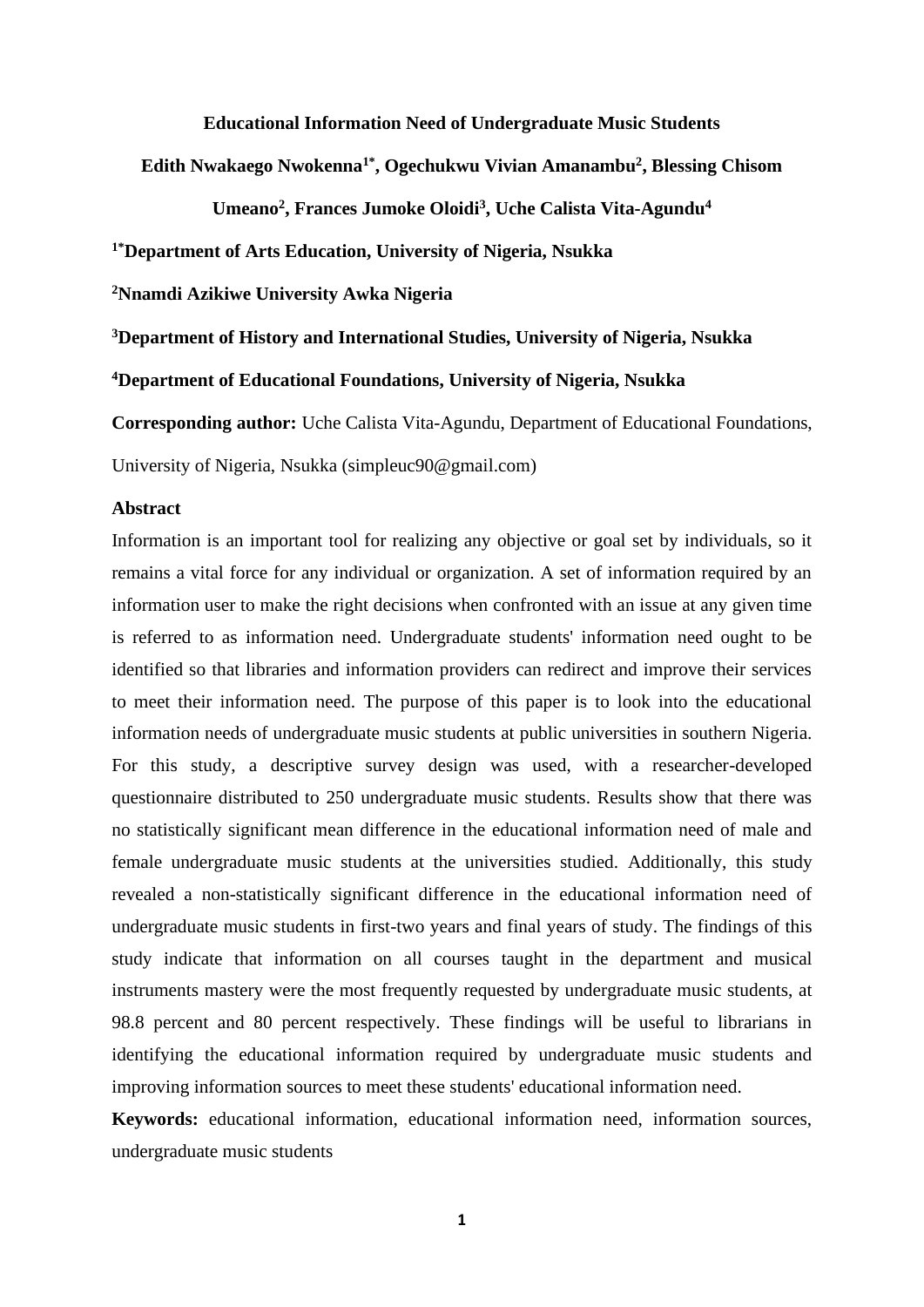#### **Introduction**

The world would be a bleak place without information. Information is required for our daily survival and well-being (Emmanuel, 2012). An individual's level of growth is determined by his or her level of information awareness, acquisition, and appropriation. Information is one of the most important factors influencing people from all walks of life. Apata and Ogunrewo (2010) see information as a source of power and a valuable tool for advancing humans and society. Similarly, Ekoja (2010) stated that information is an absolute necessity for individual development, which leads to societal change and growth. He went on to discuss the importance of information in an individual's personal, social, and professional life. Information is an important tool for realizing any objective or goal set by individuals, so it remains a necessary force for any individual or organization (Emmanuel, 2012). It is a valuable requirement in any society; the presence of information opens up options and serves as a foundation for important decision-making.

Undergraduate music students require critical information to meet their educational information needs in order to improve their experience and educational productivity. The need for information can never be fully understood unless the human needs that created it are understood. According to Solomon (2002), information need is defined as information or a set of information required by an information user to make the right decisions when confronted with a related difficulty at any given time. According to Kuhlthau (1993), information need is the awareness of something missing that culminates in the search for information that will contribute to the comprehension and significance of that missing something. Case (2009), in a similar vein, defined information need as a desire in an individual or group to locate and obtain information to meet a need, whether conscious or unconscious. Ekoja (2010), on the other hand, defined information needs as the information required by information seekers to conduct their businesses and live their daily lives. When a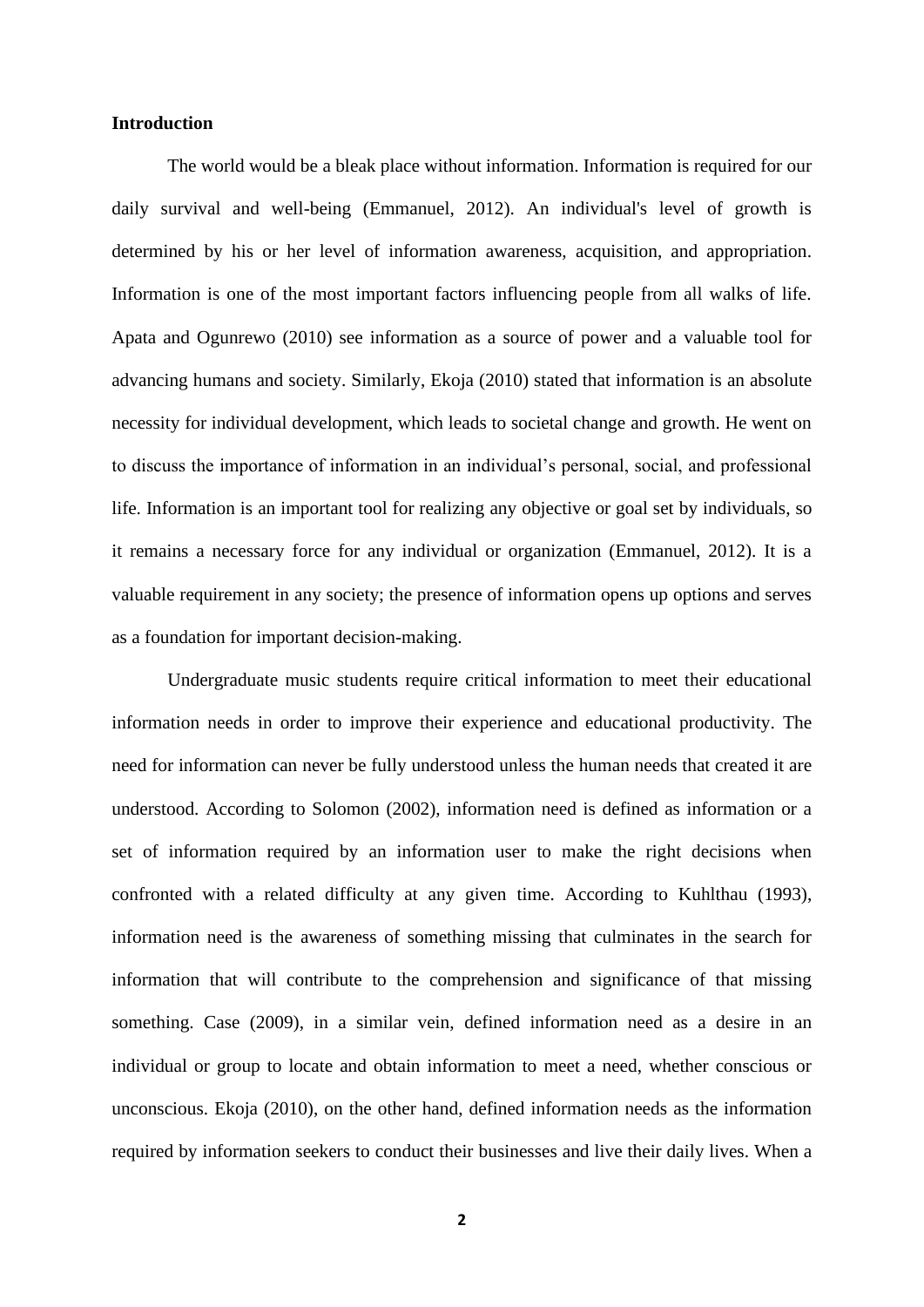student's information need is identified, finding the information to meet that need becomes easier (Emmanuel, 2012).

Undergraduate students' information need ought to be identified so that libraries and information providers can redirect and improve their services to meet their information need. Newton (2019) asserts that the emergence of information and communication technology (ICT) has caused a shift in learners' information-seeking behavior from print to electronic. Due to the emergence of the internet, a revolution in the pursuit of knowledge has caused undergraduates to cope by utilizing various strategies in their search for information for assignments and examinations (Mahmood and Saeed, 2014). Music has always existed since the beginning of time, and the importance of having access to high-quality music cannot be overstated. Undergraduates in music study the various facets of music in a four-year bachelor's degree program at any university of their choice, in order to become competent musicians in the international sense, with an understanding of both the art and science of music, as well as the tools for music appreciation. They are also trained to analyze and practice both western and African music, and to communicate the principle to others. They are taught how to create creative and performance concepts based on the presentation of African traditional music as a contemplative art form and the use of notation in the composition of music cultures. Music as a course prepares students for a career in the practice and teaching of music at various levels of education, broadcasting, the military, media houses, and other avenues of private and public use and entertainment; it also enables the student to play a maximum role in the international world of music; and it lays the foundation for further studies in music leading to professions in music such as tertiary level teaching, research, and other functions (Obafemi .Awolowo University, 2019).

Educational information is important in ensuring that learners receive a high-quality education (Oyediran-Tidings et al., 2019). Undergraduate students' educational information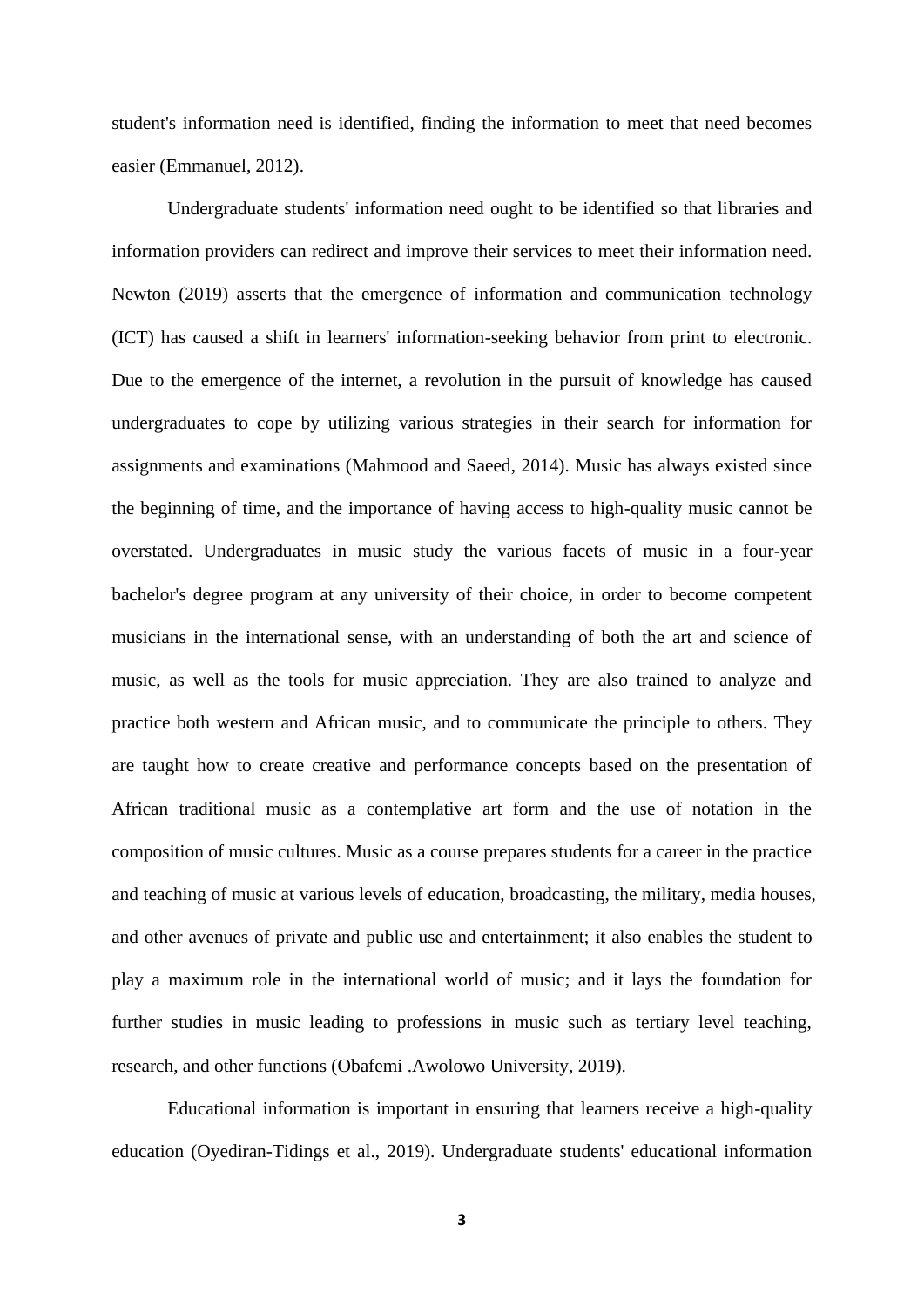needs are the desire to locate and obtain information in order to write their course assignments, seminar papers, prepare for class discussions, prepare for examinations and tests, and write their final year research paper (Baro et al., 2010). According to Oyediran-Tidings et al. (2019), the educational information needs of secondary school learners included information on university admission, subjects taught at school, and career guidance. Conversely, Yetunde and Ogunniyi (2020) discovered that the primary needs of undergraduates were academic development, knowledge updating, and exam preparation. There has been little research on the educational information needs of undergraduate students, with much emphasis on their information needs and information seeking behaviors. This study aims to investigate the educational information needs of undergraduate music students in Nigeria.

#### **Objectives of the study**

The study's overall objective is to ascertain the educational information needs of undergraduate music students.

#### **Research Questions**

**RQ 1:** What is the most frequently requested educational information and most used source of educational information among undergraduate music students?

**RQ 2:** To what extent do the educational information needs of male and female undergraduate music students differ?

**RQ 3:** To what extent do the educational information needs of undergraduate music students in first-two years and final years of study differ?

#### **Research Hypothesis**

**H01:** there is no statistically significant mean difference in the educational information need of male and female undergraduate music students at the universities studied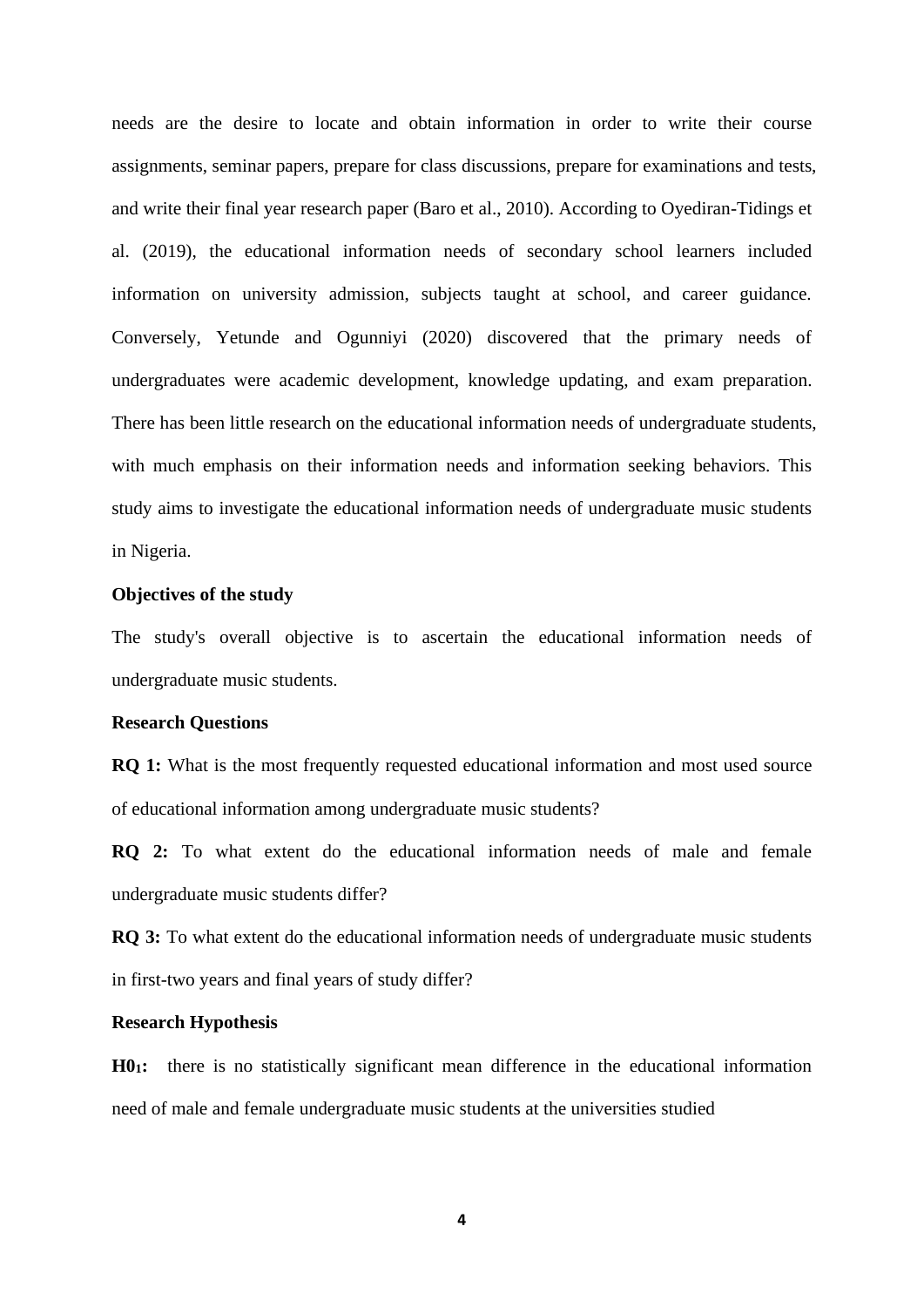**H02:** The educational information needs of undergraduate music students in first-two years and final years of study will not be significantly different.

#### **Method**

This research, guided by three research questions and two null hypothesis, examined the educational information needs of 250 undergraduate music students at sampled public universities in southern Nigeria through a descriptive survey. The researchers received an ethics approval for this study from the University of Nigeria's Research Ethics Committee. The educational information needs of undergraduate music students were investigated using a questionnaire developed by the researchers titled, music students educational information needs questionnaire (MSEINQ) of 27-items with a 5-point Likert scale (strongly agree to strongly disagree). The questionnaire's validity was determined by two music education experts and one expert in measurement and evaluation. Cronbach's alpha (0.90) reliability was established using 20 music students from a university outside the study area. Gender, age, institution, and academic level were all collected as demographic data. However, only 255 questionnaires were returned, and five (5) questionnaires were rejected due to incomplete responses. According to Faul et al.'s (2007) Gpower sample size calculation program, the sample size was sufficient for this study. The demographic data were analyzed using frequency and percentage counts. Frequency and percentage counts, mean, standard deviation, and t-test statistics were used to analyze the research data pertaining to the research questions and hypothesis at the 0.05 probability level.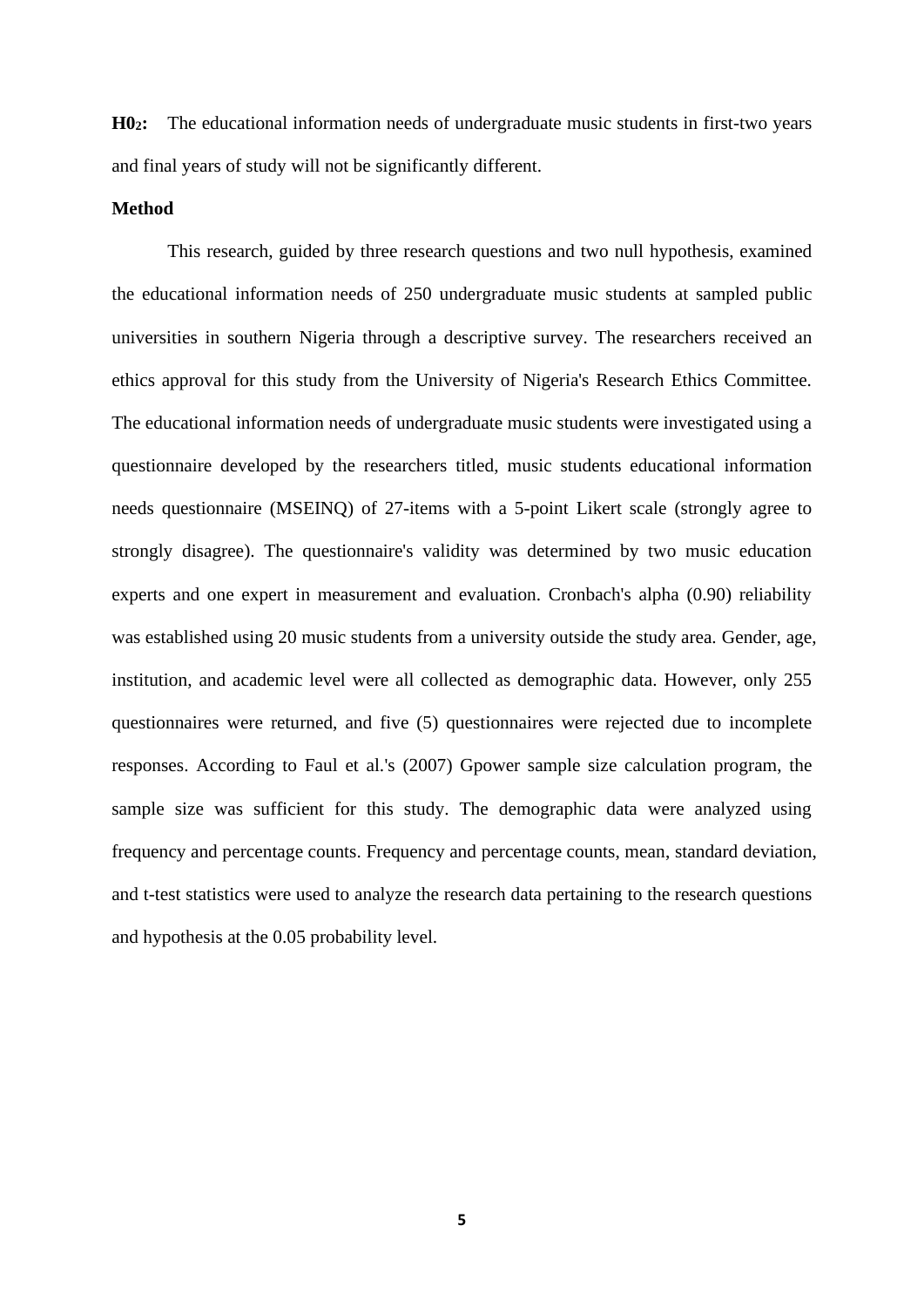### **Results**

## *Demographic variables*

| Gender | Male        | Female          |            |             |  |
|--------|-------------|-----------------|------------|-------------|--|
|        | 135(54%)    | 115(46%)        |            |             |  |
| Age    | $18-22$ yrs | 23yrs and above |            |             |  |
|        | $22(8.8\%)$ | 228(91.2%)      |            |             |  |
| Level  | First year  | Second Year     | Third year | Fourth year |  |
|        | 83(33.2%)   | $67(26.8\%)$    | 45(18%)    | 55(22%)     |  |

Table 1: Respondents demographic variables

The data in the Table 1 shows the demographic information of the undergraduate music students. As shown in the table, 54% of the undergraduate music students were male while 46% were female. With respect to age variable of undergraduate music students, 8.8% were between the age bracket of 18-22years while 91.2% were between 23 years and above. In addition, with respect to level of education of undergraduate music students, 33.2% were in first year, 26.8% were in second year, 18% were in third year and 22% were in fourth year. RQ 1: What is the most frequently requested educational information and most used source of educational information among undergraduate music students?

Table 2: frequency and percentage of music students' the most frequently requested educational information and most used source of educational information.

| S/N            | Item statements                         | Frequency | Percentage |
|----------------|-----------------------------------------|-----------|------------|
|                | <b>Educational Information Needs</b>    |           |            |
|                | Information on department courses       | 227       | 98.8%      |
| $\overline{2}$ | Information on musical instruments      | 200       | 80%        |
| 3              | Information on ICTs                     | 195       | 78%        |
| 4              | Information on assignment               | 199       | 79.6%      |
| 5              | Information on seminar presentation     | 168       | 67.2%      |
| 6              | Information on research writing         | 157       | 62.8%      |
|                | Information on career opportunities     | 147       | 58.8%      |
| 8              | Information on life skill               | 147       | 58.8%      |
| 9              | Information on vocation                 | 94        | 37.6%      |
| 10             | Information on scholarship              | 147       | 58.8%      |
| 11             | Information on soft skill               | 138       | 55.2%      |
| 12             | Information on literacy skill           | 135       | 54.0%      |
| 13             | Information on requirements for further | 91        | 36.4%      |
|                | studies                                 |           |            |
| 14             | Information on reading culture          | 99        | 39.6%      |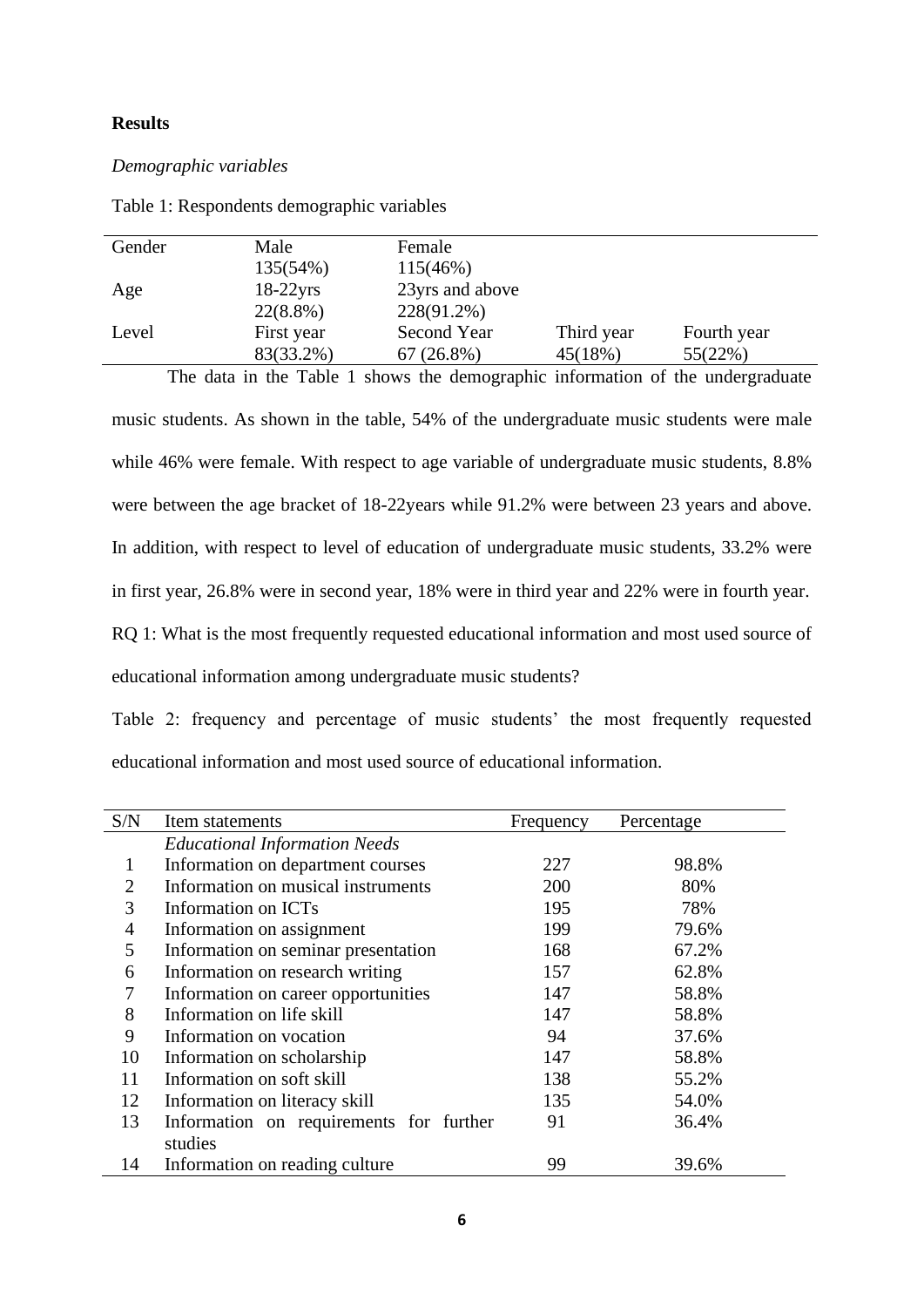| 15 | Information on sex education       | 57  | 22.8% |  |
|----|------------------------------------|-----|-------|--|
|    | Sources of Educational Information |     |       |  |
| 16 | Browsing online                    | 227 | 90.8% |  |
| 17 | Asking seniors                     | 203 | 81.3% |  |
| 18 | Discussing with friends            | 196 | 78.4% |  |
| 19 | Reading books                      | 199 | 79.6% |  |
| 20 | Going for IT                       | 168 | 67.2% |  |
| 21 | Music concert and festival         | 157 | 62.8% |  |
| 22 | Recording company                  | 147 | 58.8% |  |
| 23 | <b>Advice from Lecturers</b>       | 147 | 58.8% |  |
| 24 | Watching TV                        | 147 | 58.8% |  |
| 25 | Listening to radio                 | 138 | 55.2% |  |
| 26 | Ask librarian                      | 135 | 54%   |  |
| 27 | Read journal articles              | 94  | 37.6% |  |

The data in table 2 shows the frequencies and percentages of music students on the frequently requested educational information and most used source of educational information. As shown in Table 2, information on all the courses taught in the department with 98.8% was the largest educational information need of the undergraduate music students, information on musical instruments mastery with 80% was next, information on ICTs with 78% due to the high demand in online skills, information on assignments with 79.6%, information on seminar presentation with 67.2%, information on research writing for publications, project work, research with 62.8%, career opportunities information and life skills education with 58.8%, information on vocation with 37.6%, information on scholarships with 58.8%, information on soft skills (e.g. leadership skills, confidence skills) with 55.2%, information on developing literacy skills with 54.0%. The least needed educational information included Information on requirements for admission for further studies with 36.4%, information on reading culture with 39.6%, and information on sex education with 22.8%.

Furthermore, table 2 equally shows the diverse ways undergraduate music students from both universities get their information. The largest number of participants with 90.8% obtained educational information by browsing online. Secondly followed by talking to music students a year or more ahead of them (81.3%); discussing with friends/relative (78.4%); reading books (79.6%); going for I.T (industrial training) (67.2%); visit to music concerts and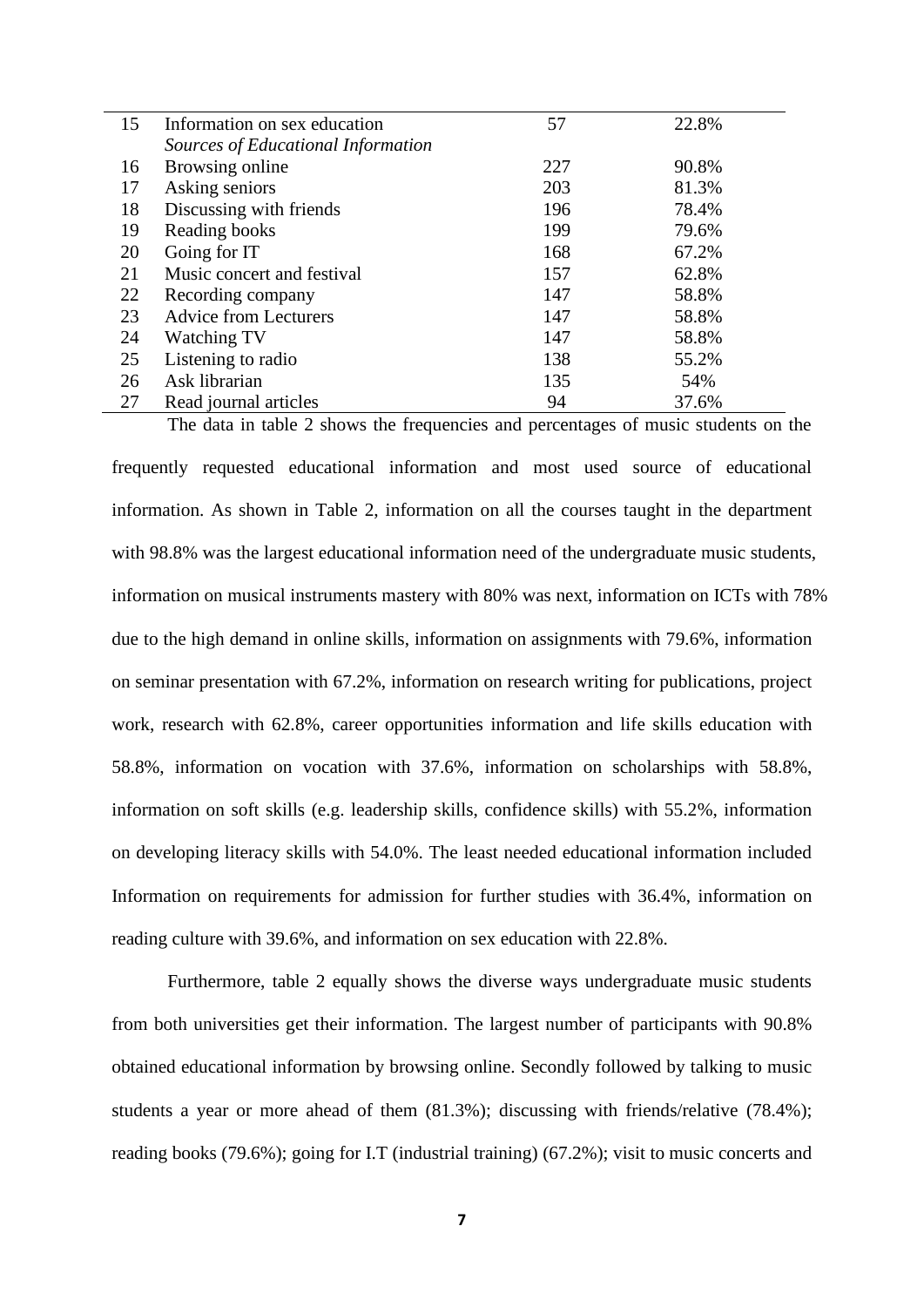festivals, visit to recording company, and advice from lecturers and watching television (58.8%); listening to radio (55.2%); ask librarian (54%); and read journal articles (37.6%).

**RQ 2:** To what extent do the educational information needs of male and female undergraduate music students differ?

Table 3: mean ratings and standard deviation scores of extent of the educational information needs of male and female undergraduate music students.

| Gender | Mean |      | <b>Std. Deviation</b> |
|--------|------|------|-----------------------|
| Male   | 3.71 | 135  | .866                  |
| Female | 3.69 | ! 15 | .846                  |

The data in Table 3 shows the mean ratings and standard deviation of extent of the educational information needs of male and female undergraduate music students. As shown in table 3, male student had mean rating of 3.71 with corresponding standing deviation of .866 while the female student had mean rating of 3.69 with corresponding standard deviation score of .846. The standard deviation score indicated that there was moderate spread of individual mean ratings of male and female music students around their group mean rating.

**RQ 3:** To what extent do the educational information needs of undergraduate music students in first-two years and final years of study differ?

Table 4: mean rating and standard deviation of extent do the educational information needs of undergraduate music students in first-two years and final years of study.

| Level                    | Mean |     | <b>Std.</b> Deviation |
|--------------------------|------|-----|-----------------------|
| First-two years of study | 3.66 |     | .865                  |
| Final years of study     | 3.73 | 119 | .846                  |

The data in Table 4 shows the mean ratings and standard deviation of extent of the educational information needs of undergraduate music students in first-two years and final years of study. As depicted in table 4, undergraduate music students in first-two years of study had mean rating of 3.66 with corresponding standing deviation of .865 while the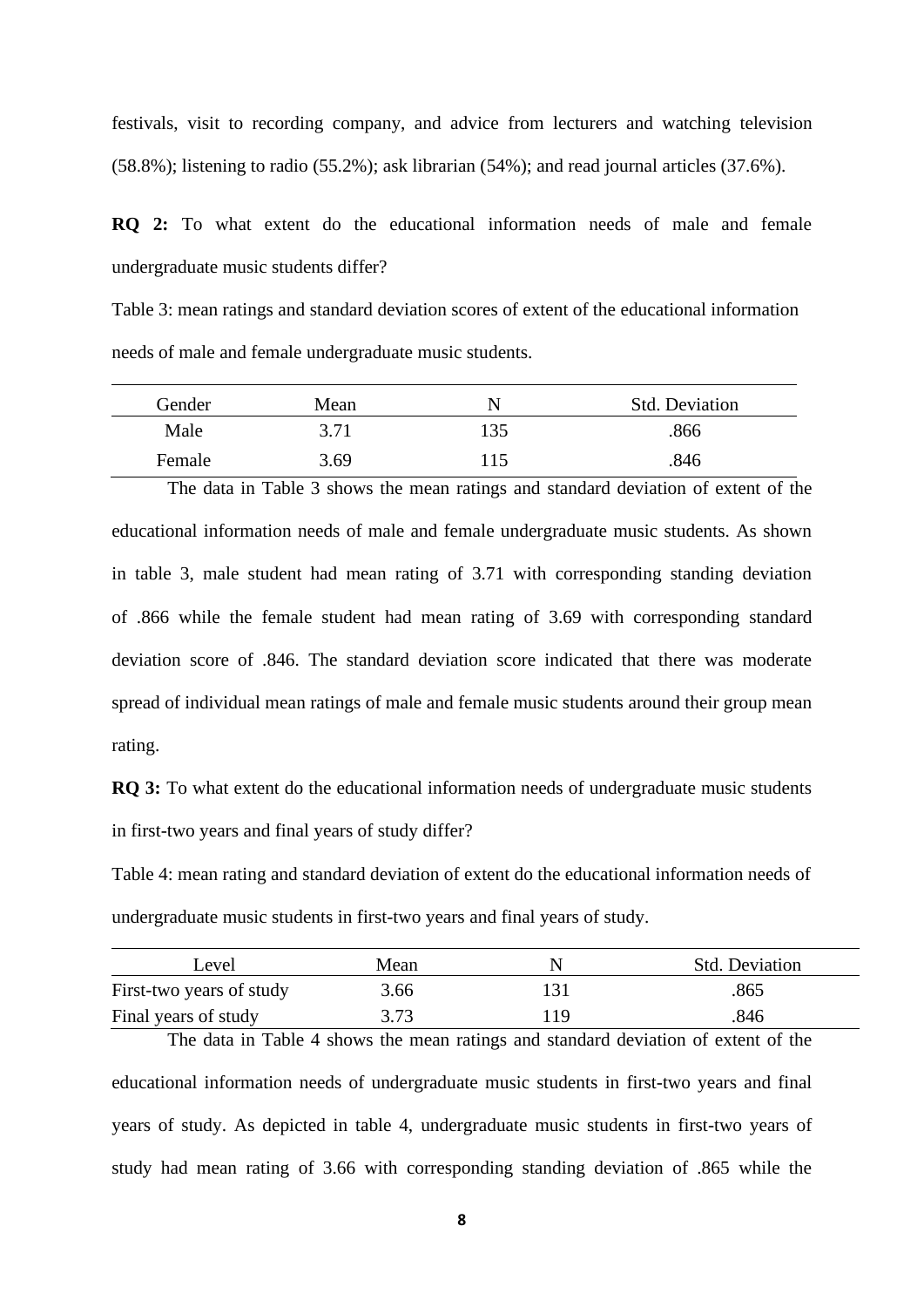undergraduate music students in final years of study had mean rating of 3.73 with corresponding standard deviation score of .846. The standard deviation score indicated that there was moderate spread of individual mean ratings of undergraduate music students in first-two years and final years of study around their group mean ratings.

**H01:** there is no statistically significant mean difference in the educational information need of male and female undergraduate music students at the universities studied.

Table 5: t-test analysis of no statistically significant mean difference in the educational information needs of male and female undergraduate music students at the universities studied.

|      |     |                     |            |            | 95% Confidence Interval of |       |
|------|-----|---------------------|------------|------------|----------------------------|-------|
|      |     | $\mathrm{Sig.}$ (2- | Mean       | Std. Error | the Difference             |       |
|      | df  | tailed)             | Difference | Difference | Lower                      | Upper |
| .164 | 248 | 870                 | .018       | 109        | $-196$                     |       |

Table 5 shows the t-test analysis of no statistically significant mean difference in the educational information needs of male and female undergraduate music students at the universities studied. The result indicated that there is no significant difference between the male and female undergraduate music students on the educational information needs, t(248)  $= .164$ ,  $p = .870$ . Therefore, the null hypothesis of no significant difference was accepted since p-value is greater than 0.05 level of significance.

**H02:** The educational information needs of undergraduate music students in first-two years and final years of study will not be significantly different.

Table 6: t-test analysis of no statistically significant mean difference in the educational information needs of undergraduate music students in first-two years and final years of study

|         |     |            |            |                   | 95% Confidence Interval of |        |
|---------|-----|------------|------------|-------------------|----------------------------|--------|
|         |     | $Sig. (2-$ | Mean       | Std. Error        | the Difference             |        |
|         | df  | tailed)    | Difference | <b>Difference</b> | Lower                      | Upper  |
| $-.655$ | 248 | .513       | $-07105$   | .10847            | $-28468$                   | .14259 |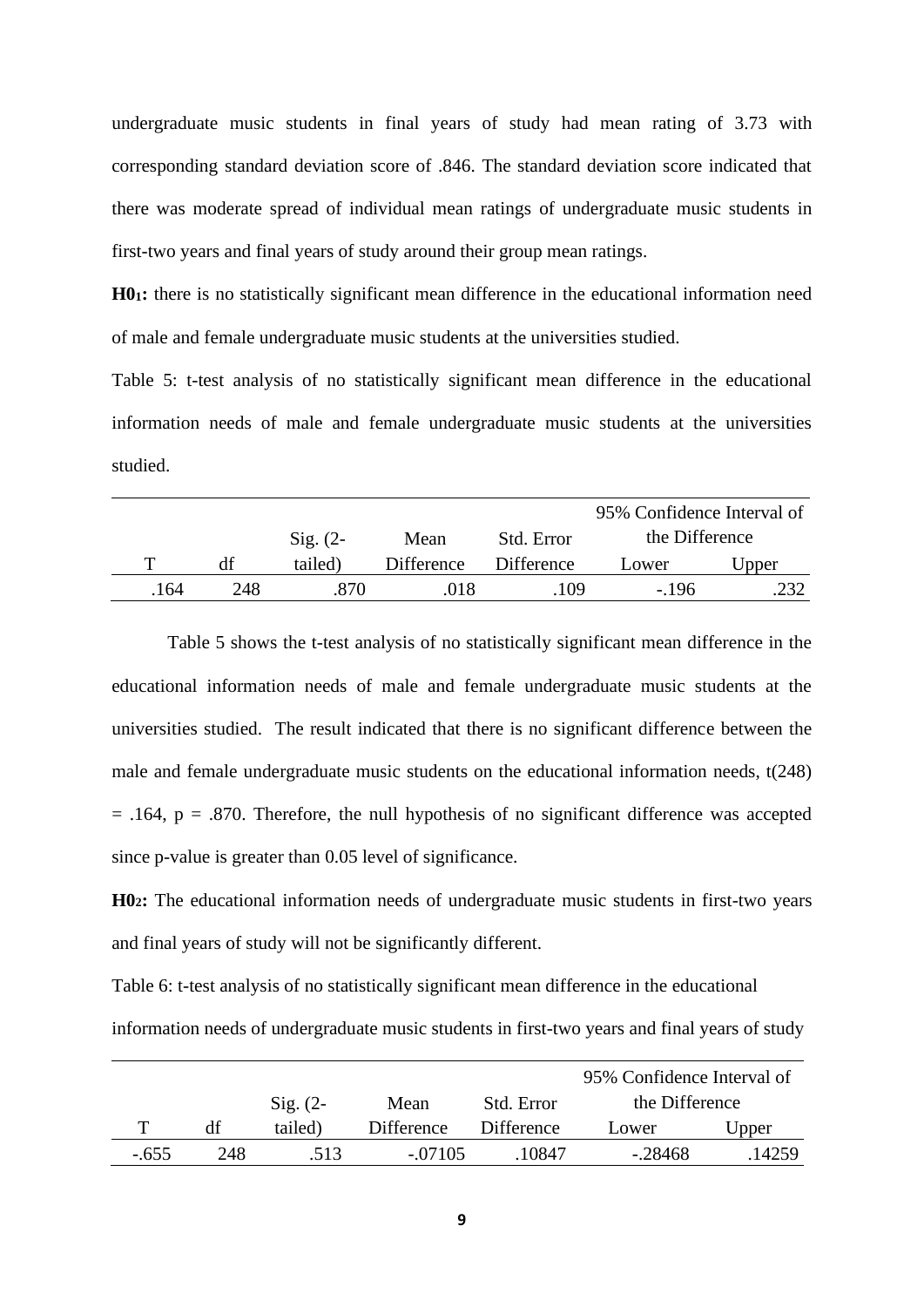Table 6 shows the t-test analysis of no statistically significant mean difference in the educational information needs of of undergraduate music students in first-two years and final years of study at the universities studied. The result indicated that there is no significant difference between undergraduate music students in first-two years and final years of study,  $t(248) = -655$ ,  $p = .513$ . Therefore, the null hypothesis of no significant difference was accepted since p-value is greater than 0.05 level of significance.

#### **Discussion**

The purpose of this study was to ascertain the educational information needs of undergraduate music students at universities in southern Nigeria. The findings of this study indicate that information on all courses taught in the department and musical instruments mastery were the most frequently requested by undergraduate music students, at 98.8 percent and 80 percent respectively. This finding correlates with Victor-Aigbodion's (2021) finding that the most frequently requested educational resource by students was information on subjects taught in school.

There was no statistically significant mean difference in the educational information need of male and female undergraduate music students at the universities studied. Additionally, this study revealed a non-statistically significant difference in the educational information need of undergraduate music students in first-two years and final years of study. Additionally, the study indicates that examinations accounted for 79.6 percent of educational information required; this result indicates that the majority of undergraduate music students seek information in order to succeed on examinations; this finding concurs with Shehu and Shaibu's (2021) finding that the majority of undergraduate students sought information for examinations and assignments.

Additionally, this study demonstrated the varied methods by which undergraduate music students at the universities obtain educational information. The majority of participants

**10**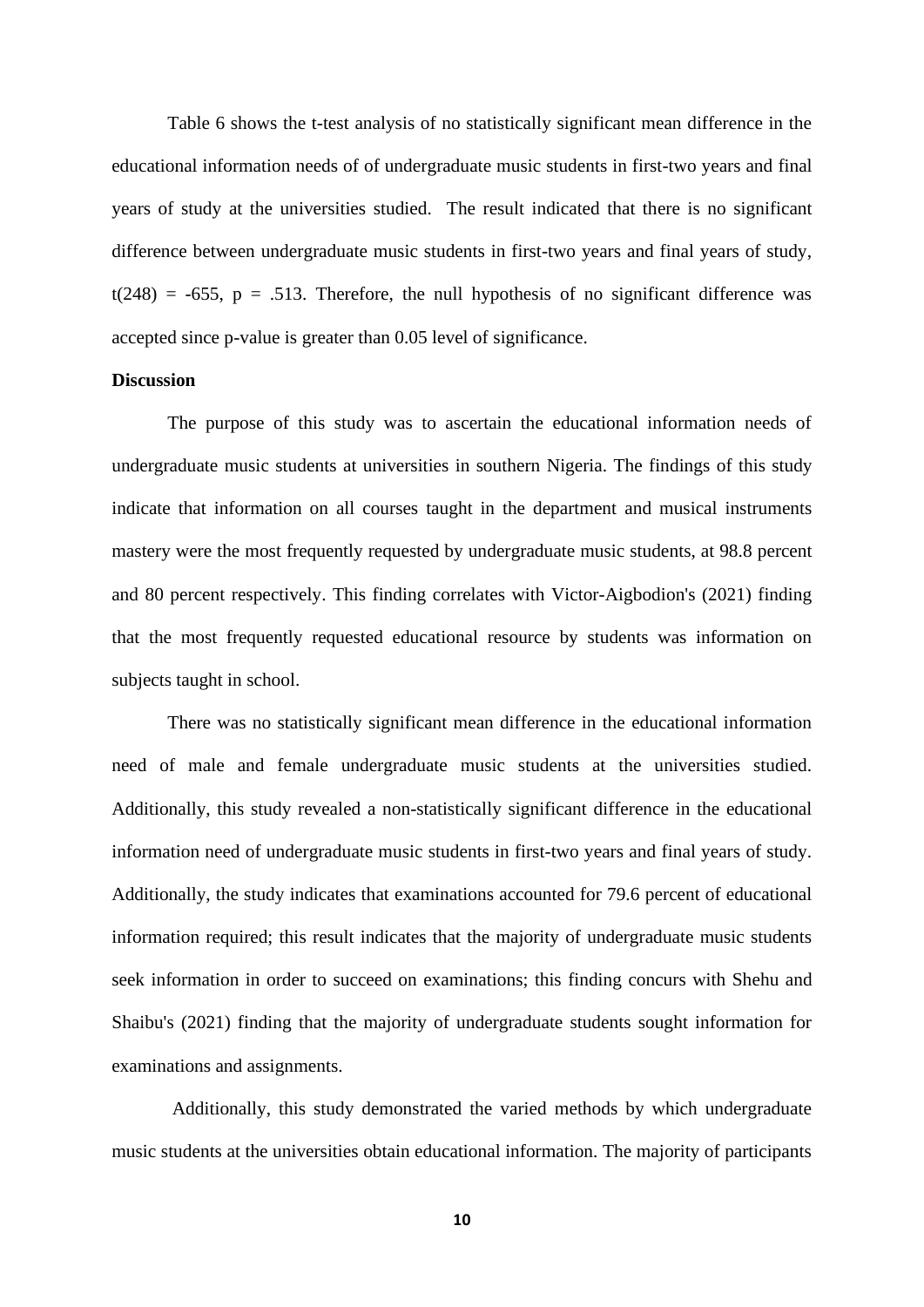(81.8%) obtained educational information through online browsing. This could be due to the growing amount of information available on the internet. This finding contradicts the findings of Kasmarini et al. (2016), who revealed in their study that the majority of students obtained necessary information through discussions with friends and relatives; this finding also contradicts the findings of Oyadeyi (2014), who revealed in his study that undergraduate students obtained necessary information from lecture notes; however, this finding concurs with the findings of Ajiboye and Tella (2007) and Yetunde and Ogunniyi (2020), who revealed in their studies that undergraduate students obtained necessary information using the Internet with percentages of 54.4 percent and 47.9 percent respectively.

## **Conclusion**

This study examined the educational information need of undergraduate music students. There was no statistically significant mean difference in the educational information need of male and female undergraduate music students at the universities studied. Also, this study revealed a non-statistically significant difference in the educational information need of undergraduate music students in first-two years and final years of study. Librarians will be assisted by these findings in identifying the educational information required by undergraduate music students and be able to improve the information sources available to meet these students' educational information needs.

**11**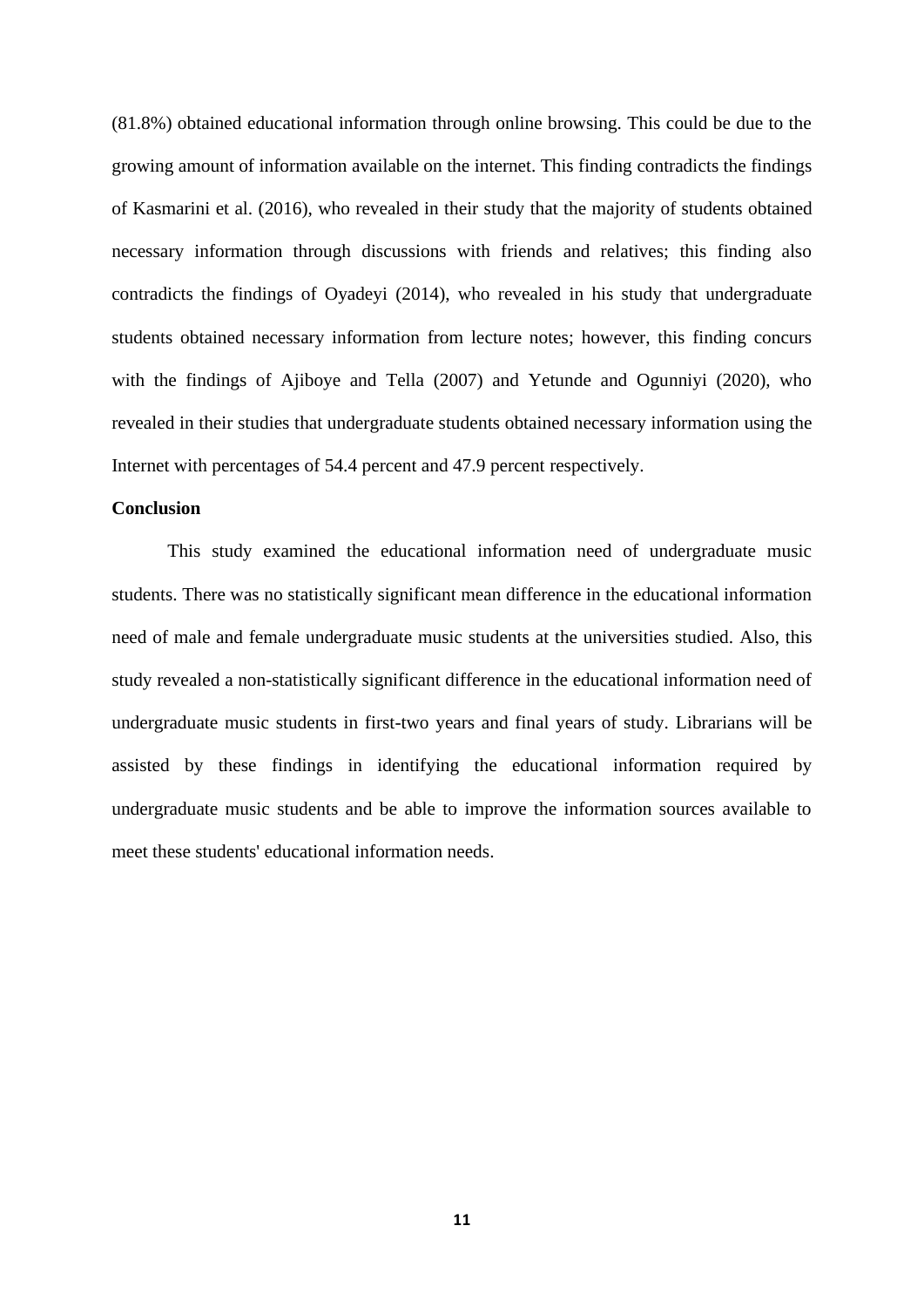#### **References**

- Ajiboye, J. O., & Tella, A. (2007). University undergraduate students' information seeking behaviour: implications for quality in higher education in Africa. *Turkish Online Journal of Educational Technology-TOJET*, 6(1), 40-52.
- Apata, I.G. & Ogunrewo, J.O. (2010). Analysis of Traditional Information Dissemination and Communication Method among Rural Farmers: Evidence from Traditional Communities in Nigeria. Scientific and Technical Information and Rural Development, IAALD XiIIth World Congress, Montpellier.
- Baro, E. E., Onyenania, G. O., & Osaheni, O. (2010). Information seeking behaviour of undergraduate students in the humanities in three universities in Nigeria. *South African Journal of Libraries and Information Science*, 76(2), 109-117.
- Case, D. (2009). Looking for Information: A Survey of Research on Information Seeking, Needs, and Behaviour. Amsterdam: Academic Press.
- Emmanuel, H (2012). Information needs and information seeking behaviour of rural farmers in Okpokwu local government area of Benue state of Nigeria. Unpublished Master's thesis, University of Nigeria
- Ekoja, I. I. (2004). Personal variables affecting adoption of agricultural innovations by Nigerian farmers. *South African Journal of Agricultural Extension*, 33(1), 94-107.
- Faul, F., Erdfelder, E., Lang, A.-G., & Buchner, A. (2007). G\* Power 3: A flexible statistical power analysis program for the social, behavioral, and biomedical sciences. *Behavior Research Methods*, *39*(2), 175–191.
- Baharuddin, K., Kassim, N. A., Ishak, N. H., Ariff, N. Z. Z. M., & Buyong, S. Z. (2016). Music information needs and methods of getting information among music students in a public institution of higher education. *International Journal of Academic Research in Business and Social Sciences*, 6(10), 44-51.